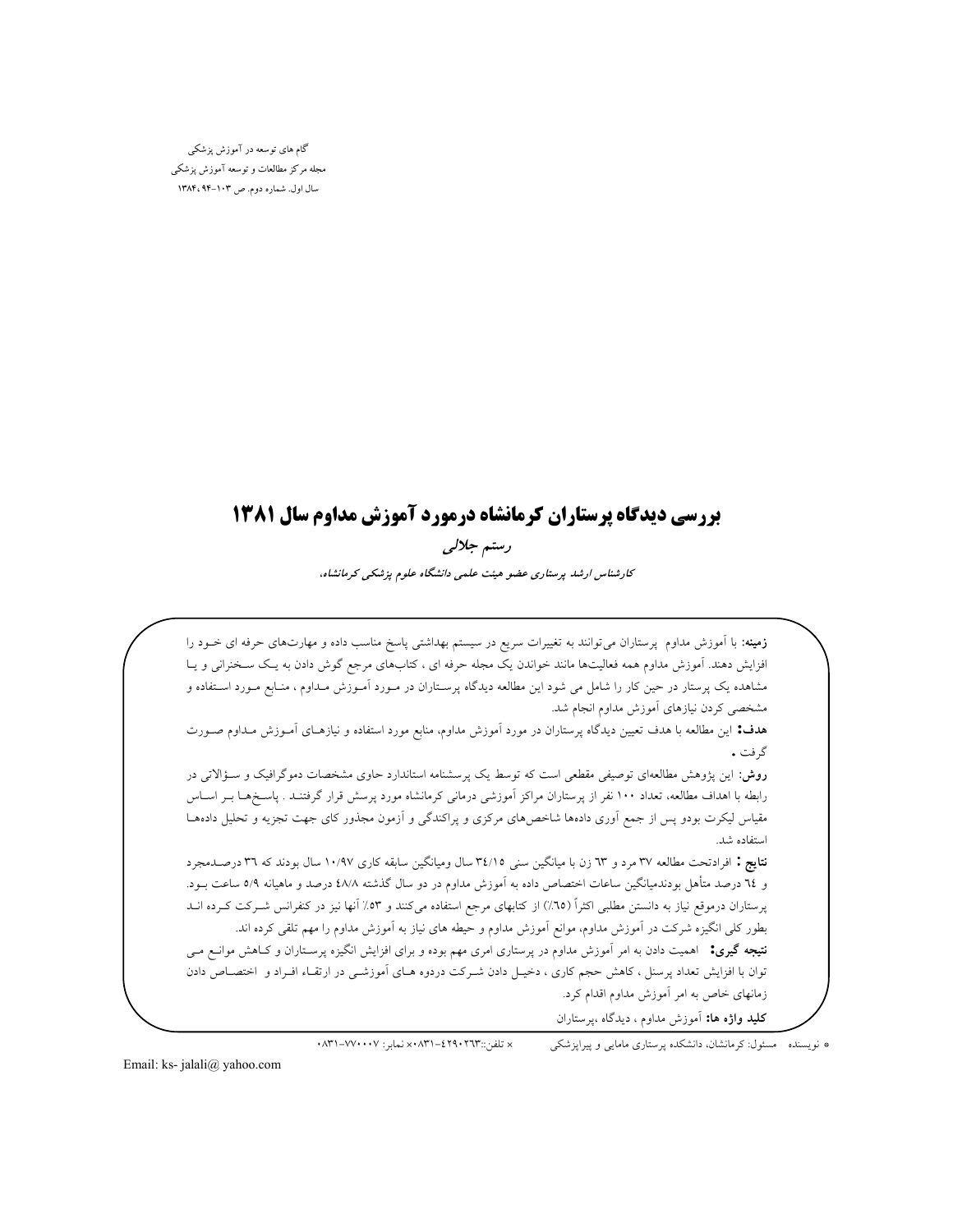آموزش مداوم پرستاری وسیله ای برای پرستاران است تا به تغییرات سریع در سیسـتم بهداشـتی پاسـخ مناسـب داده و مهارتهای حرفه ای خـود را افـزایش دهنـد(۱) زیـرا دانش نیمه عمری تقریباً دو و نیم ساله دارد و پــس از آن به روز نبوده و کهنه محسوب می شود(۲) . همچنـین بـا پیشـرفتهـاي سـريع علمـي و تكنولـوژيكي درحـوزه بهداشتی، آموزشهای اساسی پرستاری فقط ده سال کارآیی دارد(۳).

در اکثر مطالعات انجام شده در زمینه آموزش مـداوم پرستاری اثـرات دراز مـدت کارگـاههـا، کنفـرانسهـا و سمینارها بر شرکت کنندگان مـورد بررسـی قـرار گرفتـه است. در حالي كه اين مظالعات بدون ارزيـابي پرسـتاران در رده درمـانی و در طـی سـاعات کـاری بـدون ارزش خواهد بود لـذا أمـوزش مـداوم پرسـتاري بايسـتي همـه فعالیتهایی را که افراد برای افـزایش دانـش و گسـترش عملکرد استفاده می کنند یوشش داده و مورد ارزیبایی قبرار دهد.

طبق نظریه یادگیری بزرگسالان ، پادگیری فعـالیتی خودهدایتی است که نیازمنـد انگیـزه ، تمایـل و کوشـش توسـط يادگيرنــده اســت(٤). أمــوزش مــداوم بخــش تفکیک ناپذیری از فعالیتهای هر سازمانی است کـه در طول پنج دهه اخیر به گونه ای چشمگیر در اکثر کشورهای دنیا مورد توجه قرار گرفته است. آموزش مداوم بهعنـوان یکی از مترقی ترین قوانین نظام جمهوری اسلامی ایـران پس از طی مرحله آزمایشی به عنوان قـانون در آمـد. بــه موجب ایس قبانون کلیبه اف ادی کبه در ارائبه خیدمات بهداشتی درمانی نقش دارند موظفنـد بـا طـی دوره هـای آموزشی، ضمن حفظ عملکرد حرفه ای به ارتقای آن همت گمارند. آمورش مداوم کلیه فعالیتهـایی ماننـد خوانـدن

یک مجله حرفه ای یا کتابهای مرجع، گوش دادن به یک سخنرانی و یا مشاهده یک پرستار در حـین کـار را نیـز شامل می شود(٥). پرستاران جهت دستیابی بـه نیازهـای آموزش<sub>می</sub> از روشههای متنوعی استفاده مــی کننــد. در مطالعه ای پرستاران اظهار داشتند که اغلب از مجـلات و کتاب های مرجع به عنوان منابع استفاده می کنند، اگر چه در صورت نیاز فوری به یادگیری و دانستن مطلبی هم از پرسـنل و هــم از مــواد آموزشــی اســتفاده کــرده انــد. صاحب نظران در امر آمـوزش مـداوم تاكيـد فراوانـي بـر همخوانی نیازهای جامعه با برنامه هـای آمـوزش مـداوم دارند ولی اینکار بدلیل عدم اجرای برنامه هـای آمـوزش مداوم برای پرستاران انجام نشـده اسـت و پیشـینه ای از مطالعه د رزمینه آمـوزش مـداوم پرسـتاری در ایــران نیــز موجود نيست با وجـود ايـن كـه برنامـه هـاي مصـوب بازآموزی کـه از سـال ١٣٦٩ بـه اجـرا درآمـده شـامل بازآموزی برای پرستاران نیز بود ولی هیچگاه به صـورت مدون از سوی وزارتخانه به دفاتر پرستاری استانها ارائــه نگردید. با این وصف بعضی مراکز پرستاری استانها ارائــه نگردید. با این وصف بعضی مراکز پرستاری استان هـا ( از جمله کرمانشاه) برنامه های بازآموزی را اجـرا کردنــد در کرمانشاه نیز از سال ۱۳۷۷ به بعد سالیانه چنـدین برنامـه بـازاّموزي درحيطـه هـاي مختلـف اجراشـد، ولـي ايـن برنامه ها بر اساس نیاز سنجی از پرستاران نبود و تمایـل پرستاران به شرکت در این دوره هـای آمـوزش مـداوم و همچنین عوامل مخل در ایــن راه و نهایتــا منــابع موجــود جهت آموزش مداوم مشخص نبود. لـذا ايــن مطالعــه بــا هدف بررسی دیدگاه پرستاران درمورد آمـوزش مـداوم و ارزیابی منابع مورد استفاده آنها، مشخص کـردن نیازهـا و دلایل تمایل به آموزش مداوم طراحی واجـرا شـد تـا بـا ارائه نتایج اّن گامی جهت بهبود مراقبت از بیماران برداشــته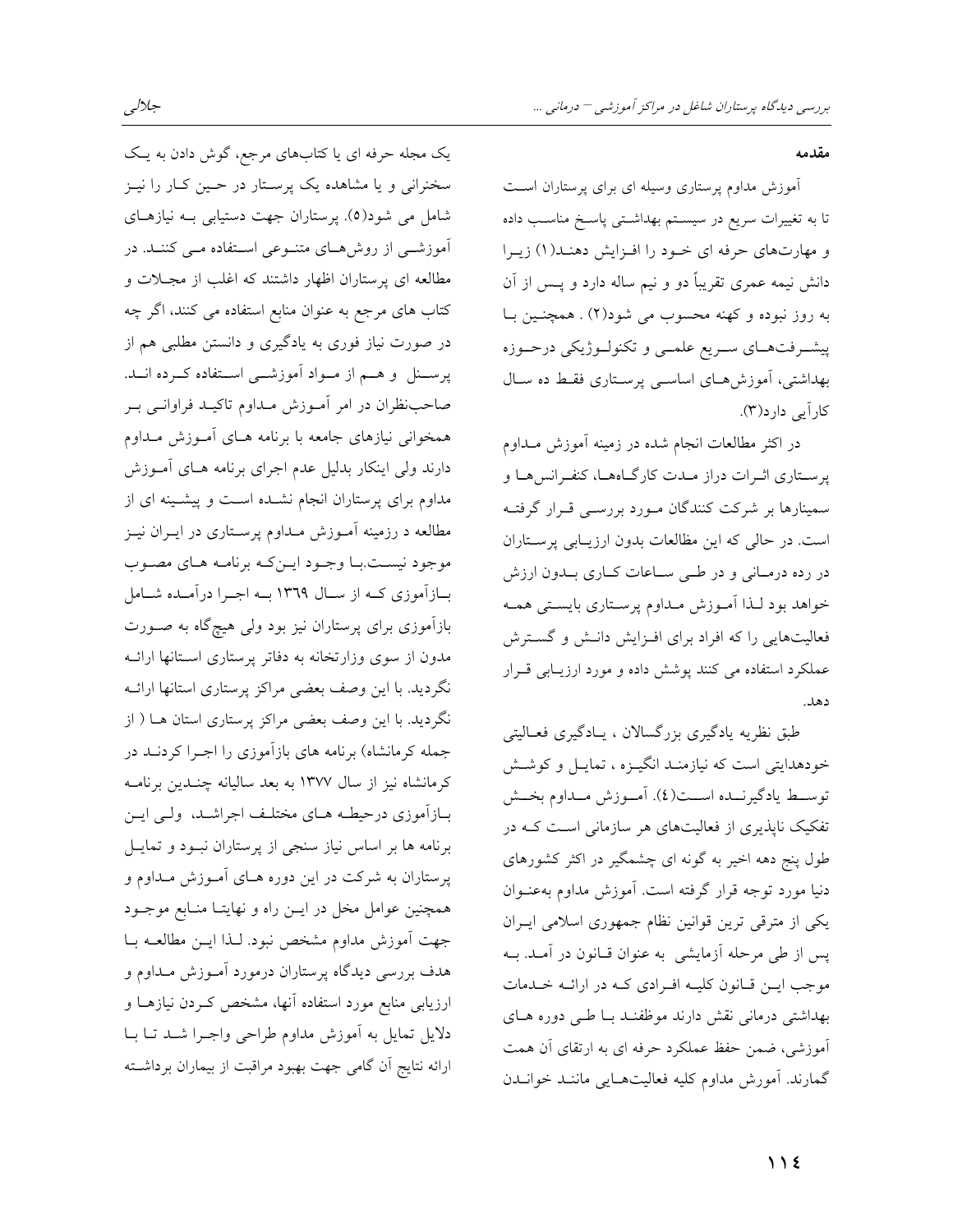شود و مسؤلین نیز با آگاهی نسبت به برگزاری برنامههای مورد نیاز کادر پرستاری، اقدام کنند.

## روش کار:

این پژوهش یک مطالعه توصیفی مقطعی است ک دادههای آن توسط پرسشنامه ای که در مطالعات قبلی مورد استفاده قرار گرفته بود، جمع آوری گردیـد (٦). جهـت تعیین روایی پرسشنامه از روش روایـی محتـوا از طریـق نظر خواهی از همکاران هیأت علمی و جهت تعیین پایــایی پرسشنامه از روش آزمون مجدد استفاده شـد. پرسشـنامه یس از تأیید روایی و پایایی در اختیار پرستاران شاغل در مراکز آموزشی- درمانی کرمانشـاه در شـیفتهای مختلـف قـرار داده شــد و پــس از تکمیــل، بــه فاصــله یــک روز جمــع آوري گرديـــد. پرسشـــنامه حـــاوي مشخصـــات دموگرافيــک (ســـن،جنس، وضـــعيت تأهـــل، وضـــعيت استخدامی، رده شغلی، داشتن اضافه کاری و سابقه کار) و ۱٦ سؤال در رابطه با اهداف پژوهش شـامل حیطـه هـای انگیزه شـرکت در آمـوزش مـداوم(سـه سـؤال) ، موانـع آموزش مداوم(سه سؤال) ، حیطه نیاز به آمـوزش مـداوم (سه سؤال)، به روز بودن اطلاعات آمـوزش مـداوم(يـك سوال) ، منابع مورد استفاده در آموزش مداوم (دو سؤال) زمان اختصاص داده شده برای آموزش مداوم (دو سؤال) شرکت در کارگاه ها و سمینارها(یک سـؤال) و تعـداد مجلات مطالعه شده در ماه(یک سؤال) بود.۹ سـؤال اول بر اساس مقیاس پنج درجه ای لیکرت (از بی اهمیت تـا فوق العاده مهم) تنظيم گرديده بود.

جامعــه مــورد مطالعــه، پرســتاران شــاغل در مراكــز آموزشی درمانی کرمانشاه بود کـه تعـداد ۱۰۰ نفـر از أنسان بااستخاده از روش نمونـــه گیــــری طبقـــه ای

(Stratified Sampling) انتخاب شدند. مراكز آموزشي درمانی کرمانشاه مشخص شد و بـا توجـه بـه نسـبت پرســتاران در هــر مركــز و حجــم نمونــه، ســهم هــر بیمارستان معین گردید. سـپس از پرسـتاران بخـش هـای مختلف و شـیفتهای مختلـف بصـورت تصـادفی در هـر بیمارستان نمونه گیری بعمل آمد. داده ها توسط نرم افزار SPSS و با استفاده از شاخص های مرکزی و پراکنــدگی و آزمون مجذور کای مورد تجزیه و تحلیل قـرار گرفـت. نتایج مطالعه نیز جهت برنامه ریزی به امور درمان دانشگاه ارائه گرديد.

## ىافتە ھا :

۳۷ نفر از افراد تحت مطالعه مرد و ٦٣ نفر زن بودند ۸۰ نفراز آنها پرستار رسمی و ۱۲ نفرطرحمی و ٤ نفـر پیمانی بودنـد از افرادتحـت مطالعـه ٢٢ سرپرسـتار ، ٦٨ نفرپرستار بالینی و ۱۰ نفربه عنوان معاون سرپرستار انجام وظيفه مي كردند. ميـانگين(انحـراف معيـار ±)ســن یرستاران ۵/۳)/(۵/۳ ±) و سابقه کــار آنهــا ۱۰/۹۷ (٣/٨±)سال بود. ٣٦ درصد افراد مجردو ٢٤ درصد أنها متأهل بودند . ٥٨ درصد افراد علاوه بر ساعات موظف بــه اضافه کاری می پرداختند ولی ٤٢درصد آنها اضافه کاری نداشتند. بطور متوسط طبي دو سال گذشته ٤٨/٨٣ ٤٨/٨٣ ساعت را به آموزش مداوم اختصاص داده بودند. در پاسخ به یک سؤال در مورد تعـداد مجلاتـبی کـه ماهیانــه مطالعــه می کنند(از لحاظ تنوع مجلات)، ۷۷٪ موارد اعلام داشتند که از هیچ مجله ای استفاده نکرده و میانگین استفاده برای خوانندگان مجله ۱/۹ مجله درهرماه بود.

پرستاران درصورت احتیاج به دانستن مطلبـی در ٦٥٪ موارد به کتابهای مرجع مراجعه می کنند و در ۳۷ درصد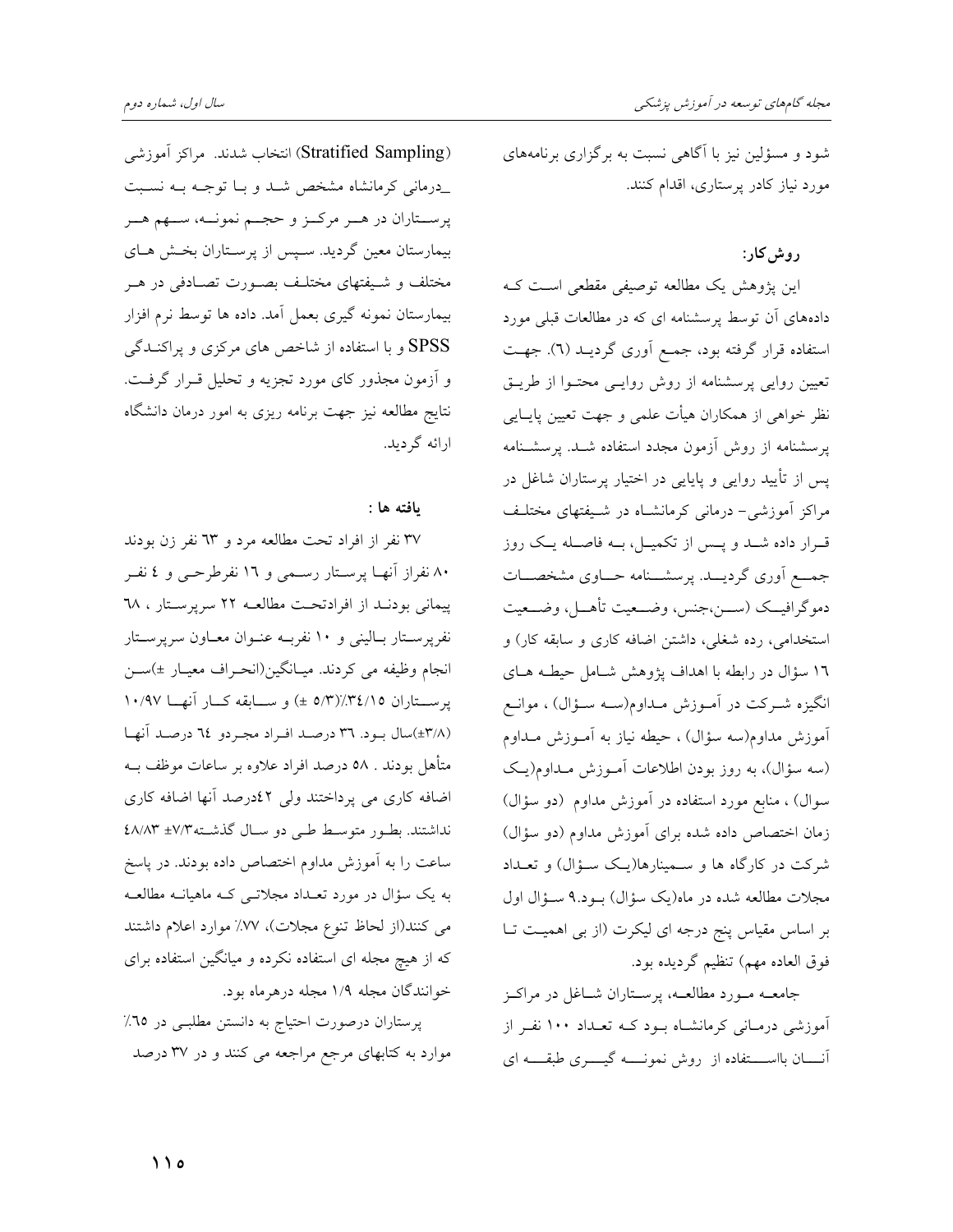موارد، سؤالات خود از یزشک بخش می پرسند (جدول ۱) ٦٨٪ پرستاران نیز در کنفرانس و ٥٧٪ آنهـا درکارگاههـای برگزار شده شرکت کرده اند (جدول ۲).

در بین انگیزه های شرکت در آموزش مـداوم، عامـل "بهبود مراقبت از بیمار" با میـانگین ۳/۸۹ مهـم تـر از ســایر مـوارد ارزيــابي شــده بــود و بعــد از آن ″ افــزايش دانــش حرفهای" (X=T/٦٢) قرار داشت. کم اهمیـت تـرین انگیــزه شرکت در آموزش مداوم،"احساس نیاز به وسیله مـافوق" (۲/۷۸=x)بود. میآنگین میزان اهمیت سـه مـانع شــرکت در

برنامه های آموزش مداوم با انـدک تفـاوت بـين حـداقل ۳/۱۹ تا حداکثر ۳/۳۹ بود. در مورد اهمیت حیطـه هـایی که نیاز به آمـوزش مـداوم دارد. بیشـترین میـانگین نمـره (x=٣/٢٩) متعلق به "فرایند بیماری" و بعد از آن حیطـه " روانی اجتماعی" ( ۲/۱=۲x) و کمترین میانگین مربوط بـه حیطه "روش های عملی" (۲/۹۵–X)بود. توزیع فراوانسی میزان اهمیت انگیزه و موانع شــرکت در آمــوزش مــداوم وحیطه های مورد نیاز بـه آمـوزش مـداوم در جـدول ۳ نشان داده شده است.

| جمع           | بقيه منابع<br>بصورت<br>ترکیبی | فراواني هر<br>منبع | منابع                 |
|---------------|-------------------------------|--------------------|-----------------------|
| $\mathsf{rv}$ | ٢٦                            | ۱۱                 | پزشک                  |
| ١٤            | ۱۱                            | ٣                  | همكار                 |
| ۲٥            | ۱٦                            | ٥                  | یوستار با سابقه       |
| ۱.            | $\checkmark$                  | ٣                  | مجله                  |
| ٦٥            | ۲۹                            | ٣٦                 | كتاب مرجع             |
| ٣             | ۲                             |                    | دستورالعمل بيمارستاني |

جدول ۱: توزیع فراوانی منابع مراجعه پرستاران جهت یافتن پاسخ سؤالات خود

جدول۲: فراوانی شرکت پرستاران در برنامه های آموزش مداوم

| جمع | بقيه دوره ها<br>بصورت ترکیبی | فراوانی هر برنامه | نوع برنامه |
|-----|------------------------------|-------------------|------------|
| ٥V  | ٤٣                           | ١٤                | کار گاه    |
| ٤٠  | ٢٦                           | ١٤                | سمينار     |
| ۲٤  | ۱۸                           |                   | كنگره      |
| ٦٨  | ٤٥                           | ۲۳                | كنفرانس    |
|     |                              |                   | هيچكدام    |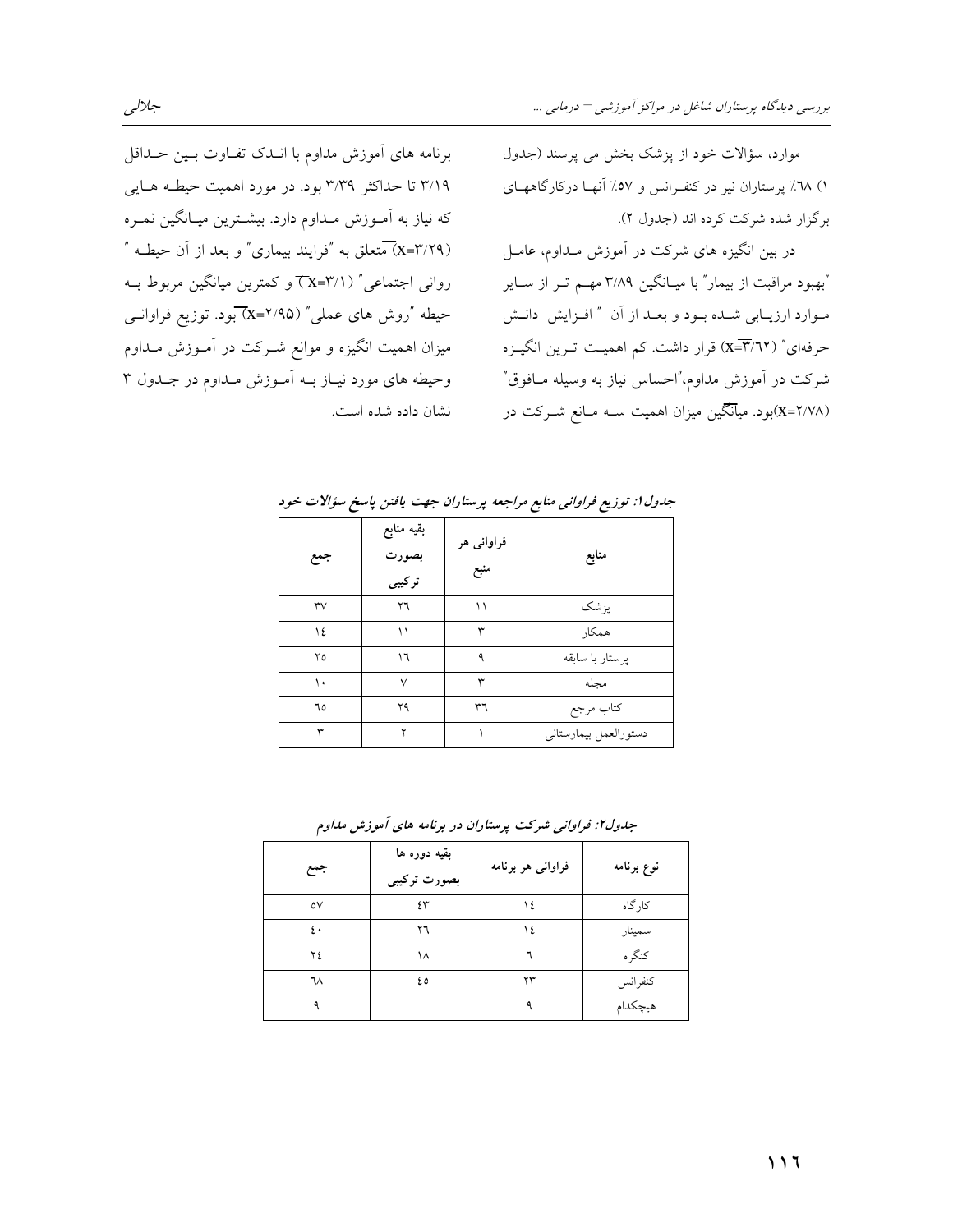| مراکز آموزشی- درمانی کرمانشاه     |                |                |                |                        |           |                          |                |  |  |  |
|-----------------------------------|----------------|----------------|----------------|------------------------|-----------|--------------------------|----------------|--|--|--|
| مجموع                             | فوق العاده مهم | بسيارمهم       | مهم            | نه چندان مهم           | بی اهمیت  | عبارت                    |                |  |  |  |
| $\lambda \cdot \cdot$             | $\mathsf{r}_1$ | ۲۱             | $\mathsf{rv}$  | $\mathsf{r}\mathsf{1}$ | $\bullet$ | افزایش دانش حرفه ای      |                |  |  |  |
| $\lambda$ .                       | ۲٥             | ٤٦             | ٢٤             | ٣                      | ۲         | بهبودمراقبت از بیمار     | $\bar{W}$      |  |  |  |
| $\lambda \cdot \cdot$             | $\vee$         | $\mathcal{N}$  | ٣٢             | ٣٥                     | ٩         | احساس نياز بوسيله مافوق  |                |  |  |  |
| $\mathbf{r}/\mathbf{r}$           | ۲۱             | ۲۹             | ۲۲             | ٢٤                     | ٤         | شیفت کاری                |                |  |  |  |
| $\mathsf{r}/\mathsf{1}\mathsf{q}$ | $\lambda$      | $\mathcal{L}$  | ٣٤             | $\mathsf{r}_1$         |           | عدم اطلاع از زمان و      | $-\frac{3}{2}$ |  |  |  |
| $\Upsilon/\Upsilon$               | $\gamma$       | ٢٦             | $\mathsf{r}_1$ | ٢Λ                     | ۲         | مكان<br>زمان انجام أموزش |                |  |  |  |
| $\mathbf{r}/\mathbf{r}$           | $\gamma$       | $\mathbf{r}$ . | ٣٦             | ۱۹                     | ٣         | فرايند بيمارى            |                |  |  |  |
| Y/90                              | $\lambda$      | ۲٥             | ٢٤             | ٣٢                     | ٩         | روش های عملی             |                |  |  |  |
| $\Upsilon/\Upsilon$               | $\setminus$    | ۲٥             | ٣٢             | $\mathsf{Y}\mathsf{V}$ | ٥         | روانی اجتماعی            |                |  |  |  |

جدول شماره ۳:توزیع فراوانی میزان اهمیت انگیزه شرکت، موانع شرکت و حیطه نیاز به آموش مداوم از دیدگاه پرستاران شاغل در

در بررسی رابطه مشخصات دموگرافیک بــا انگیــزه شرکت، موانع شرکت و حیطه نیاز به آموزش مداوم فقط در مورد عوامل انگیزشی ارتباط معنی داری مشاهده گردید  $(p<\cdot/\cdot o)$ 

بحث و نتیجه گیری :

نتایج نشان داد کـه پرسـتاران تمایـل خـود را بـرای آموزش مداوم نشان داده اند وانگیزه این تمایـل را بیشـتر بهبود مراقبت از بیمار دانسته اند و احساس نیاز به وسیله مافوق و مدیران پرستاری راکمتر دخیل دانسته اند ( جدول ۳) پرستاری امروزه پرستاری را کل نگر و به عنـوان بهبــود عملکرد در رابطـه بـا ابعـاد بيولوژيـک ، روانشـناختى ، اجتماعی و بعد روحی روانی افراد می داند(۷). مطالعـات بیانگر آن است که پرستاران احساس می کنند قضـاوت در مورد آنها بیشتر مربوط به توانایی آنها درانجام مراقبت و کار عملي است و توانايي تفکر آنهـا در مـورد چگـونگي مراقبت زیاد مهم به نظر نمی رسد(۸). در مطالعه ای نیـز

۹۳٪ پرستاران بدست آوردن دانـش حرفـه ای رادلیـل شرکت در برنامه های آموزش مـداوم و ۸۲٪ نیـز بهبـود مراقبت از بیماران رادلیل عمده شـرکت خـود در برنامـه های آموزش مداوم دانسته اند و تنها ۲۷٪ احســاس نیــاز توسط ما فوق را دلیلی برای شرکت در این برنامه ها ذکر كرده اند(٦). درمطالعـات ديگـر نشـان داده انـد كـه ايـن برنامه ها با هر انگیزه ای می تواند باعث تغییرات رفتاری ، عملکردی مداخله ای و آمـوزش در پرسـنل شـوند(۹). دانشجویان پرستاری نیز ایجاد خود مختـاری و خلاقیـت را با شرکت در فرصتهای مطالعاتی بعنـوان انگیـزه خـود بیان داشته اند(۱۰). به نظر می رسـد کـه انگیــزه شــرکت پرسـتاران بیشـتر بهبـود فعالیتهـای عملــی و مراقبتــی از بیماران می باشد تا بدانوسیله بیماران از کیفیت مراقبت بهتري برخوردار شوند و كمااينكه اين با فلسفه وجـودي پرستاری نیز هماهنگ است.

بررسی موانع شرکت در برنامه های آمزوشـی نشـان داد که میانگین پاسخها برای هر سه مانع ذکر شده تقریبـاً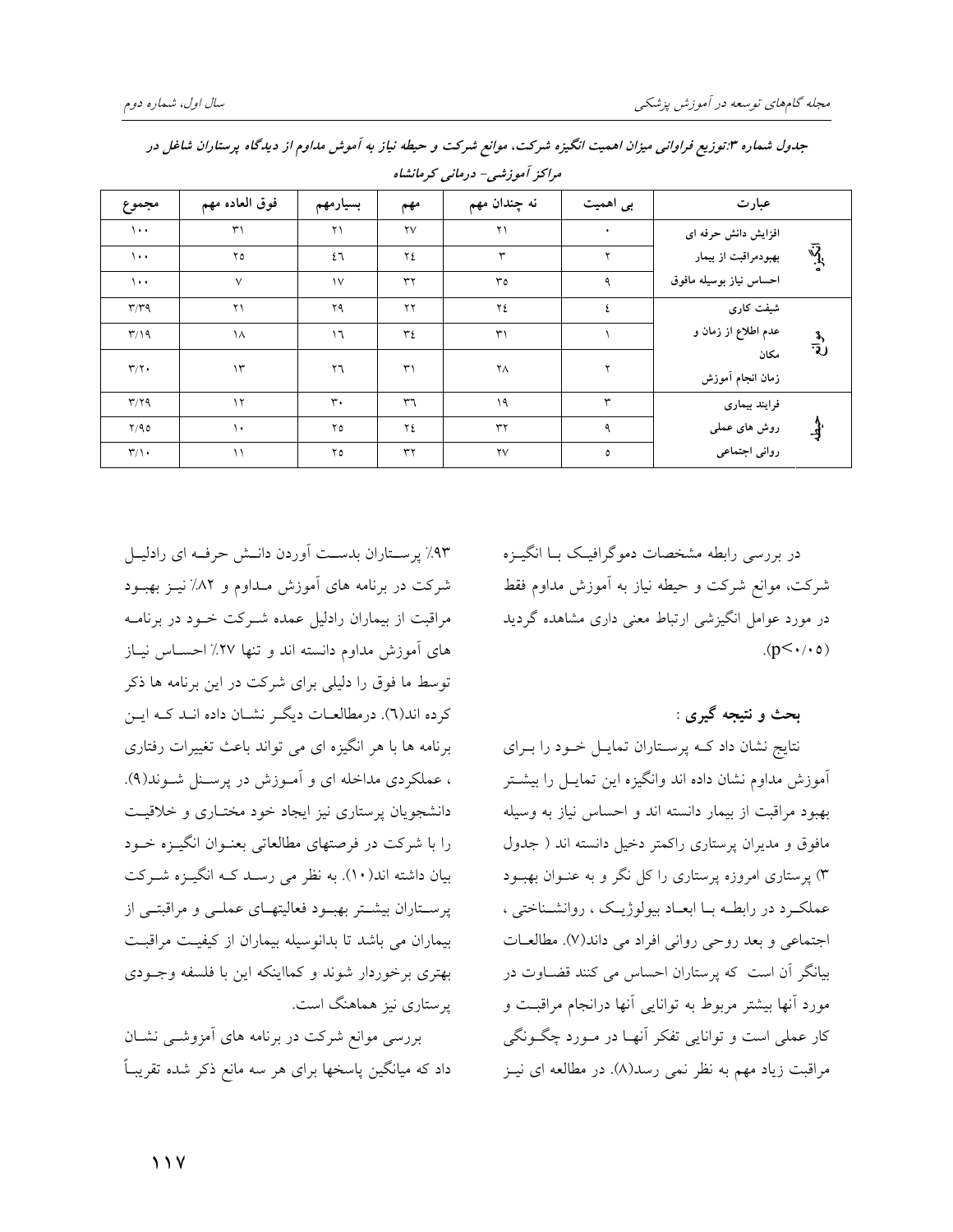مشابه می باشد و تقریباً پرسـتاران موانــع رادر یــک حــد دانسته اند اگرچه شیفت کاری مانع عمده ای بوده است در مطالعه ای تحـت عنـوان نظـرات پرسـتاران در مـورد أموزش مـداوم، موانـع أمـوزش مـداوم را هزينــه زيــاد ، صرف وقت ، ناآگ&مي از زمـان برنامـه و عـدم حمايـت مدیران دانستند(۱۱) و در مطالعه دیگر ٦٨ درصـد افـراد عامل شیفت کاری و ٦٥ درصد زمان انجام آموزش مداوم و ۲۰ درصدعدم آگاهی از زمان و مکان را بعنـوان موانـع بر شمر ده اند(٦).

برادی آگاهی دادن به پرستاران و آمادگی آنها بـرای آموزش مداوم را ضروری میداند(۱۲) فشـارکاری ونیـز همچنین ایجاد فشار کاری برای همکاران در زمان شرکت در آمـوزش مـداوم را بعنـوان مـانع شـرکت در آمـوزش مداوم نيز ذكر شده است(١٣).

به نظر می رسد که برنامه های آموزش مداوم بـدون همـاهنگي بامـديران پرسـتاري بيمارسـتانها و همچنـين پرستاران انجام می گیرد. زیرا با توجه به میانگین نمـرات عدم آگاهی از زمان و مکان و همچنین زمـان انجـام آنــرا مهم تلقى كرده اند.

ارزیابی پرستاران از حیطه ای کـه نیـاز بــه آمــوزش مداوم دارنـد بـر ايـن اسـت كـه حيطـه فرأينـد بيمـاري مهمترین مسئله برای آنهامی باشد همچنین حیطـه روانــی اجتماعی و حیطه روشهای عملی نیز مهم تلقی شده انــد. ردمن (Redman)کارآیی بالینی و حـل مشـکل توسـط پرستاران رامرهون همراهـی آنــان بــا آموزشــهای ضــمن خدمت و دستیابی به مهارت ها ، دانش و خلاقیت را نتیجه شرکت در برنامه ضمن خدمت می داند و معتقد است که بایستی برنامه ها در سه حیطه تجارب ضمن خدمت بــالینی ابراز توانایی در حیطه های مانند نوشتن مقالـه ، اجـرای سخنرانی و نهایتاً هم فکری و هم صـحبتی بـا همکــاران

در مــورد نتيجــه آمــوزش و دادن ازخوردباشــد(١٤).در مطالعه ای نیز ۷۸ درصد افراد نیاز به آمـوزش در زمینــه روشهای عملی ، بیش از پنجـاه درصـد (۵۳٪) در زمینــه روانی ، اجتماعی و ٥٦٪ نیزدر زمینه فرأیند بیماری، نیـاز خود را به آموزش مداوم داشته انـد(٦). اولـين ايـده در هر آمـوزش مـداومی بهبودمهارتهـای عملـی در بـالین و افزایش دانش در قسمتهای مختلف مـی باشـد(١٥). بعـد روحی روانی بیماران و نیز توجه به نقش آنها در بهبودی بيمـاري قابـل توجـه و نيازمنـد توجـه بيشـتر اسـت(٧). صاحب نظران معتقدند که تحصیلات دانشگاهی به طــور کافی پرستاران را برای انجام مراقبت هـای عملـی آمـاده نکرده و نیازمند آموزش در این زمینه هستند(١٦).

همچنین آموزش مـداوم پرسـتاری نیــز در صــورتی موفقیت آمیز است که افراد را بـرای انجـام پرسـتاری در همه حیطه های ماهر و دارای اعتبار نماید.

به روز بودن اطلاعات آموزش مداوم مسئله مهــم در آموزش مداوم می باشد و شاید به نوعی فلسـفه آمـوزش مداوم قدیمی شدن اطلاعات شخصی مـی باشـد چراکـه ارتقـای حرفـهای بــه عنــوان وظیفــه ثانویــه دانشــگاه هــا و مؤسسات درنظر گرفته مـی شـود و بایسـتی افـراد را بـرای ارتقاء به مدارج بالاتر ياري دهد(١٧).

افزایش اطلاعات حرفه ای، افزایش آگاهی از ایدههای جدید در رشته وبهبود عملکرد در بالین ازمنـافع آمــوزش مداوم بوده و در صورتیکه این اطلاعات تکرار اطلاعـات قبلي باشد مفيد به فايده نخواهدبود(١١)..

ساعات اختصاص داده شده برای آموزش مـداوم در مقایسه بامطالعات دیگر بسیار کم می باشد درمطالعه پراتر (Prater)پرستاران بیش از ۲۰ ساعت را درماه به آموزش مداوم اختصاص داده انـد(١١). ولـي در مطالعـه اي ٥٧ درصد شرکت کنندگان کمتر از ۳ ساعت و ۲۹٪ بـیش از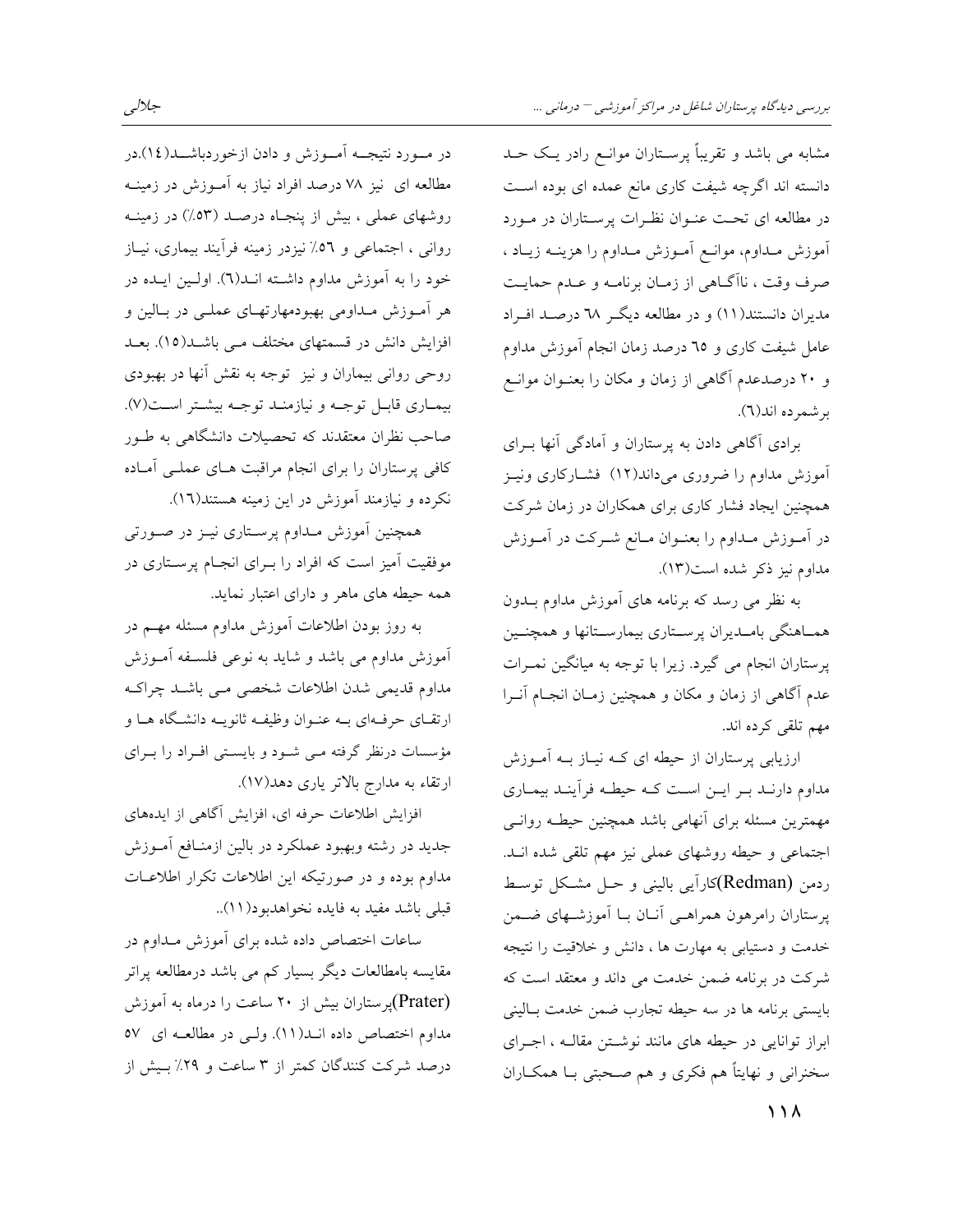مهمی هستندکه باعث می شوند پرستاران ساعات کمی را به آموزش مـداوم اختصـاص دهنـد و همچنـین از منـابع كمترى استفاده كننــدواز طرفــي تقريبــاً هــم ســطح بــودن معلومات پرستاران و هم درجه بودن آنهـا بعنـوان عـاملي برای پرسش سؤالات احتمالی از پزشک و یا مراجعـه بـه كتاب هاي مرجع مي باشـد مشـكلات اقتصـادي وبـالتبع داشتن اضافه کاری اجباری نیرو و انــرژی پرســتاران را کــم کرده و فراغ خاطری برای شرکت در برنامه های آمـوزش مداوم ایجاد نمبی کنـد. کـاهش سـاعات کـار پرسـتاران، اختصاص دادن روزهـاي خـاص (چنـدروز درمـاه) بـه آموزش مداوم و ارزشیابی کیفی و کمی کبار پرستاران و دخالت دادن این ارزش گذاری در ارتقاء پرستاران مبی توانید راهکارهای مناسبی بـرای تمایـل بیشـتر بـه برنامـه هـای آموزش مداوم باشد.اگرچه مطالعات بیشتری در رابطـه بـا آموزش مداوم مورد نیاز می باشد.

سياسگزاري: پژوهشگر مراتب تشکر خود را از کلیه پرستاران شرکت کننده اعلام می کندکه بدون همکاری آنها این تحقیق امکانپذیر نبود.

شرکت کننـدگان بـیش از سـه سـاعت و ۱٤ درصـد نیـز هیچ مطالعه ای نداشتند و ۸۲٪ شرکت کننـدگان از هـیچ منبعی برای آموزش مداوم استفاده نمی کننـد(٦). ایــن در حالي است كــه در ايــن مطالعــه نيــز ٧٧٪ افــراد از هــيچ مجله ای استفاده نمی کنند ودرصورت نیـاز بـه دانسـتن مطلبی معمولاً به کتابهای مرجع (٦٥٪) استفاده مــی کننــد و در ٣٧٪ موارد نيز از پزشكان بخش سؤالي مي كنند. در مطالعه ليفر(Leifer) نيز بيش از ٥٠٪ شــركت كننــدگان بیش از ۱۰ روز را به آموزش مداوم اختصاص داده اند و ۷۳٪ از آنها این دوره را در یک دانشکده یا یک مؤسسه خصوصی گذرانده اند و ۳۸٪ نیز مطالعه درمنزل را به عنوان روش آموزشی مداوم انتخاب کرده اند و ٣٥٪ نیز با شرکت در کنفرانس ها در برنامه هـای آموزشــی مـداوم شــرکت کرده اند (۱۳). و نهایتاً درمطالعه ای ۸۷٪ موارد پرستاران باسابقه را بعنوان منبع پرسش انتخاب كرده انبد و زمـانى که اطلاعات مربوطه فرایند بیماری مطرح می باشد بیشتر از کتابهای مرجع استفاده می شود(٦). به نظر می رسد انجام کار زیاددر بخش ، کمبود پرسـنل و نبودن معیار ارزش گذاری برای کار پرستاران عوامل

منابع:

- 1) Waddell D. Why do nurses participate in continuing education: a meta- analysis.J. Contin. Educ Nurs 1993;  $24(2)$ : 52-6.
- 2) Williams BV. Breaking the space time barrier: the assessment and development of professional theory and practice l<sup>st</sup> ed. Seattle: University of Washington; 1976:281-93..
- 3) Gilles DA, Pettengill M. Retention of continuing education participant J Contin Educ Nurs  $1993; 24(1): 17-22$ .
- 4) Urbano MT, Jahns IR. A conceptual framework for nurses' participating in continuing Education. J Contin Educ Nurs 1988; 19(4): 182-6.
- 5) Carpenito LJ. Mandatory updating: a lifetime commitment. Nurse Times 1991: 87(48): 53-5
- 6) McDiarmid S. Continuing nursing education: what resources do bedside nurses use? J Continu Educ Nurs1998; 29 (6): 267-73.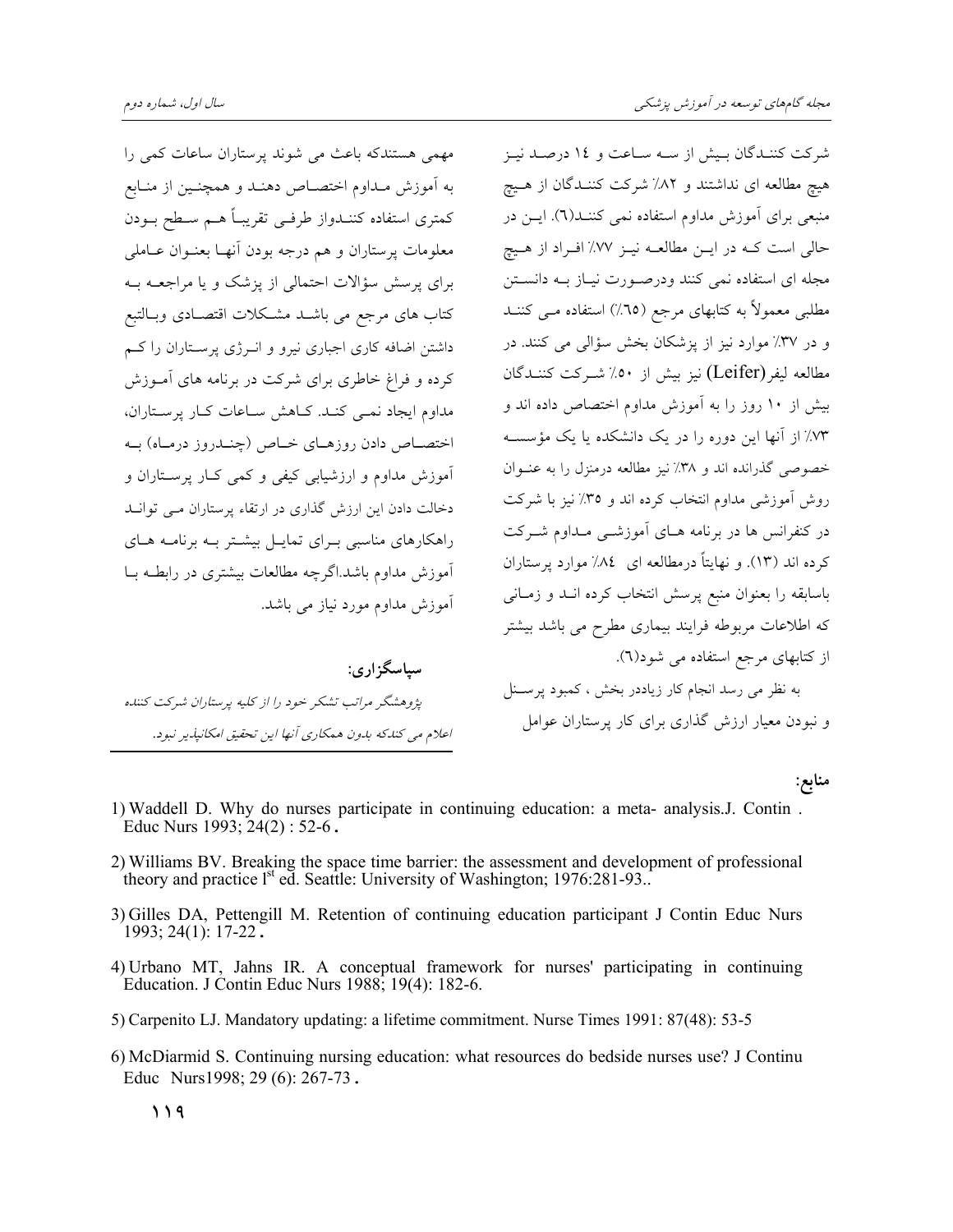- 7) Lemmer C. Teaching the spiritual dimension of nursing care: A survey of US baccalaureate nursing program. J Nur Educ 2002; 41(11): 482-90.
- 8) Street AF. Inside nursing a critical ethnography of clinical nursing practice 2<sup>nd</sup> New York: state university press; 1992.
- 9) Cantillon P, Jones R. Does continuing medical education in general practice make difference? BMJ 1999; 318(8): 1276-9.
- Johnsen V, Barra JM. Student's perceptions of change. J Nurs Educ 2002; 41(8): 357-9.  $10)$
- prater L. Neatherlin JS. Texas nurses respond to mandatory continuing education.J 11) contin Educ Nurs 2001; 32(3): 126-32.
- Brady D, Hyde A. Certificate- trained staff nurses perceptions of the changes in nursing 12) education in Ireland from certificate to diploma level. J Contin Educ Nurs 2002; 33(5): 231-7.
- Leifer D. Do you have a plan? Nursing Standard 2002; 16(41): 14-7.  $13)$
- $(14)$ Redman RW, clark L. Service learning as a model for integrating social justice in the nursing curriculum. J Nurs Educ 2002; 41(10): 446-9.
- Brooks EL, Fletcher K, Wahlstedt PA. Focus group interview: assessment of continuing  $15)$ education needs for the advanced practice nurse. J Contin Educ Nurs 1998; 29(1): 27-31.
- Fitzpatrick JJ. who should teach advanced practice nursing? Nurs Educ Perspect 2002; 16)  $23(6)$ : 277.
- Kuramoto AM. A descriptive study of continuing nursing education programs in 17) academic settings . J contin Educ Nurs 1998; 29(2): 66-72.